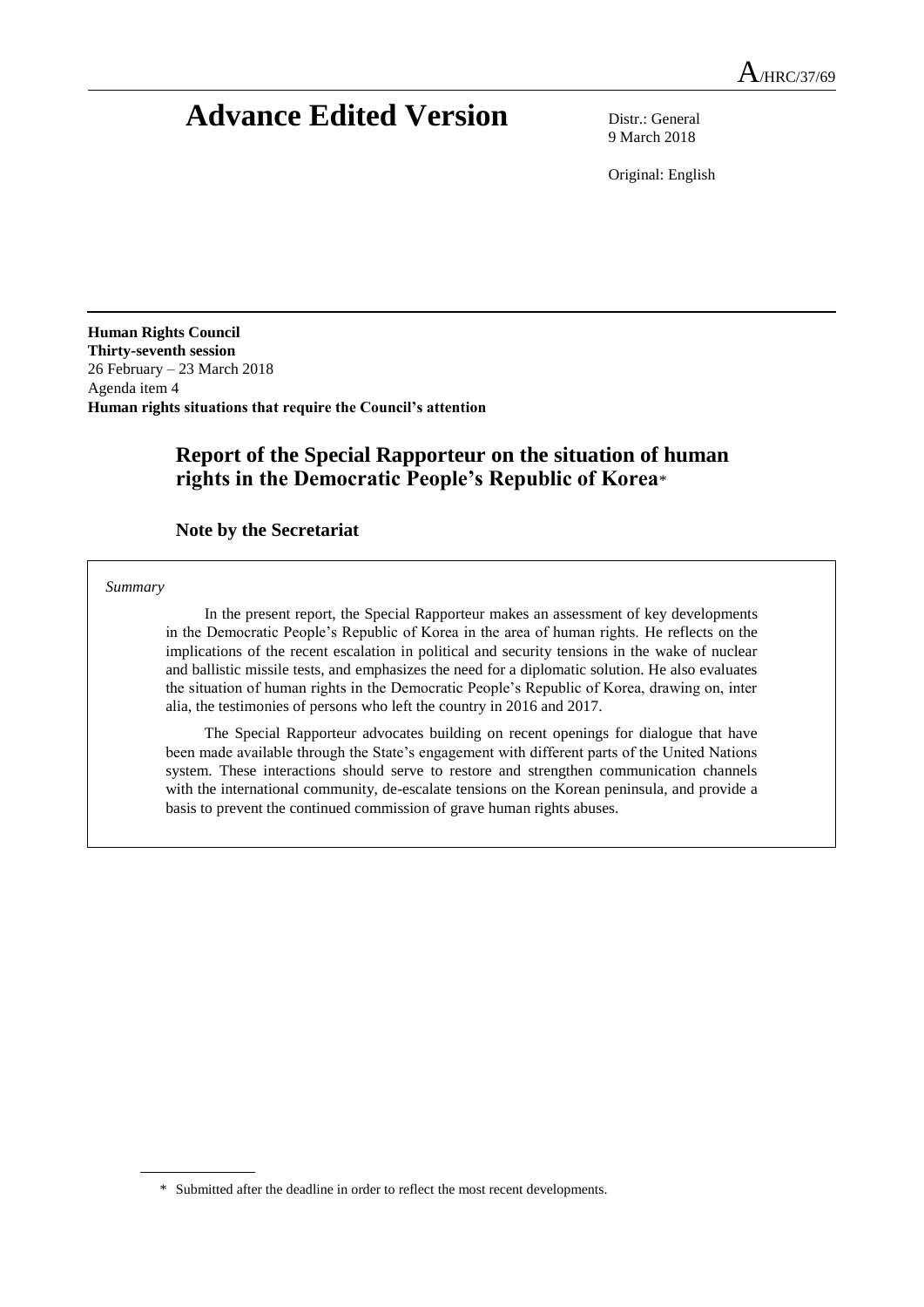#### A/HRC/37/69

### Contents

### $Page$

| П.    |           | 3           |
|-------|-----------|-------------|
| III.  |           |             |
| IV.   |           |             |
|       | A.        | 6           |
|       | <b>B.</b> | $\mathbf Q$ |
| V.    |           |             |
| VI.   |           | 13          |
| VII - |           |             |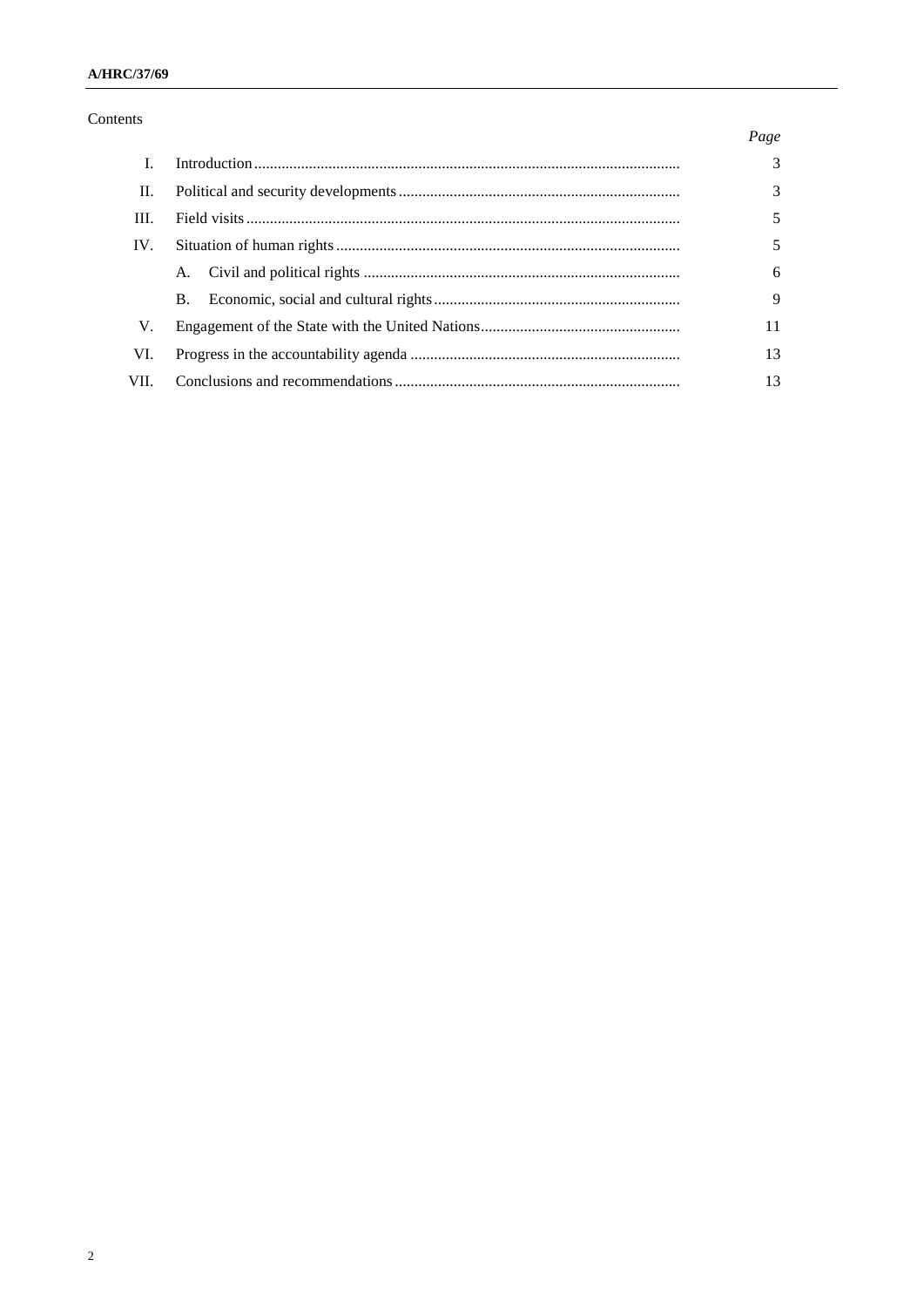# **I. Introduction**

1. In the present report, submitted to the Human Rights Council pursuant to Council resolution 34/24, the Special Rapporteur reflects on three key developments since his previous report to the Council. First, he considers the impact of recent turns in the political and security environment on human rights in the Democratic People's Republic of Korea. Second, he evaluates aspects of the situation of human rights in the Democratic People's Republic of Korea on the basis of information he received from different sources, including persons who left the country in 2016 and in 2017. Lastly, he assesses the results of engagement efforts made by the Democratic People's Republic of Korea with the United Nations in 2017, particularly the ways in which they could serve to reduce the State's isolation from the international community and to ensure accountability for human rights violations. The Special Rapporteur concludes the report with recommendations that he hopes will be duly considered and implemented by the parties concerned.

2. The present report should be considered in conjunction with the report most recently submitted by the mandate holder to the General Assembly (A/72/394), in which he called upon the international community to adopt a practical approach to the promotion of human rights in the Democratic People's Republic of Korea using every opening available. In this regard, the Special Rapporteur considers the establishment of communication channels with the United Nations Secretariat a vital step forward to help to remedy the situation. Although the resistance of the Democratic People's Republic of Korea to the mandate continues to be a serious impediment for the Special Rapporteur in his access to the authorities and to the field, the State`s recent engagement with other United Nations human rights mechanisms could lead to encouraging opportunities for further cooperation.

3. The Special Rapporteur recognizes the urgency of addressing reported crimes against humanity in the Democratic People`s Republic of Korea, and the challenges involved in pursuing criminal accountability at both the national and international levels. Efforts in this field should be strengthened. At the same time, there is a need to instil a culture of accountability in the State's institutions and to create opportunities for a meaningful engagement with the international community on this issue. The assessment of the situation of human rights made by the Special Rapporteur therefore takes into account the need to set the dialogue agenda with the Government on specific human rights challenges, and to identify those individuals or institutions with the responsibility to protect victims and the power to redress the situation. A window of opportunity may currently exist to take this discussion forward, in particular considering the actions taken by a number of international actors, including Governments and members of civil society, and the United Nations system to reach out to the authorities.

# **II. Political and security developments**

4. The year 2017 was particularly tense, with the Democratic People's Republic of Korea conducting the largest number of missile launches and tests using ballistic and nuclear technology in three decades. The Supreme Leader of the Democratic People's Republic of Korea re-emphasized his commitment to the intercontinental ballistic missile and nuclear programmes in his New Year address, while also stressing the continuity of his five-year economic strategy and offering further rapprochement with the Republic of Korea.<sup>1</sup> The Pyeongchang Winter Olympics in the Republic of Korea ushered in an Olympic Truce that brought the two States together. Despite this improvement in inter-Korean relations, the security situation remains volatile and vulnerable to political developments. On 22 December 2017, the Security Council, in its resolution 2397 (2017), extended the sanctions regime to the import of petroleum products and the deployment of workers abroad. The resolution followed three others adopted in 2017 – resolutions 2356

<sup>&</sup>lt;sup>1</sup> For a transcript of the New Year's Address in English, see [www.ncnk.org/node/1427.](https://www.ncnk.org/node/1427)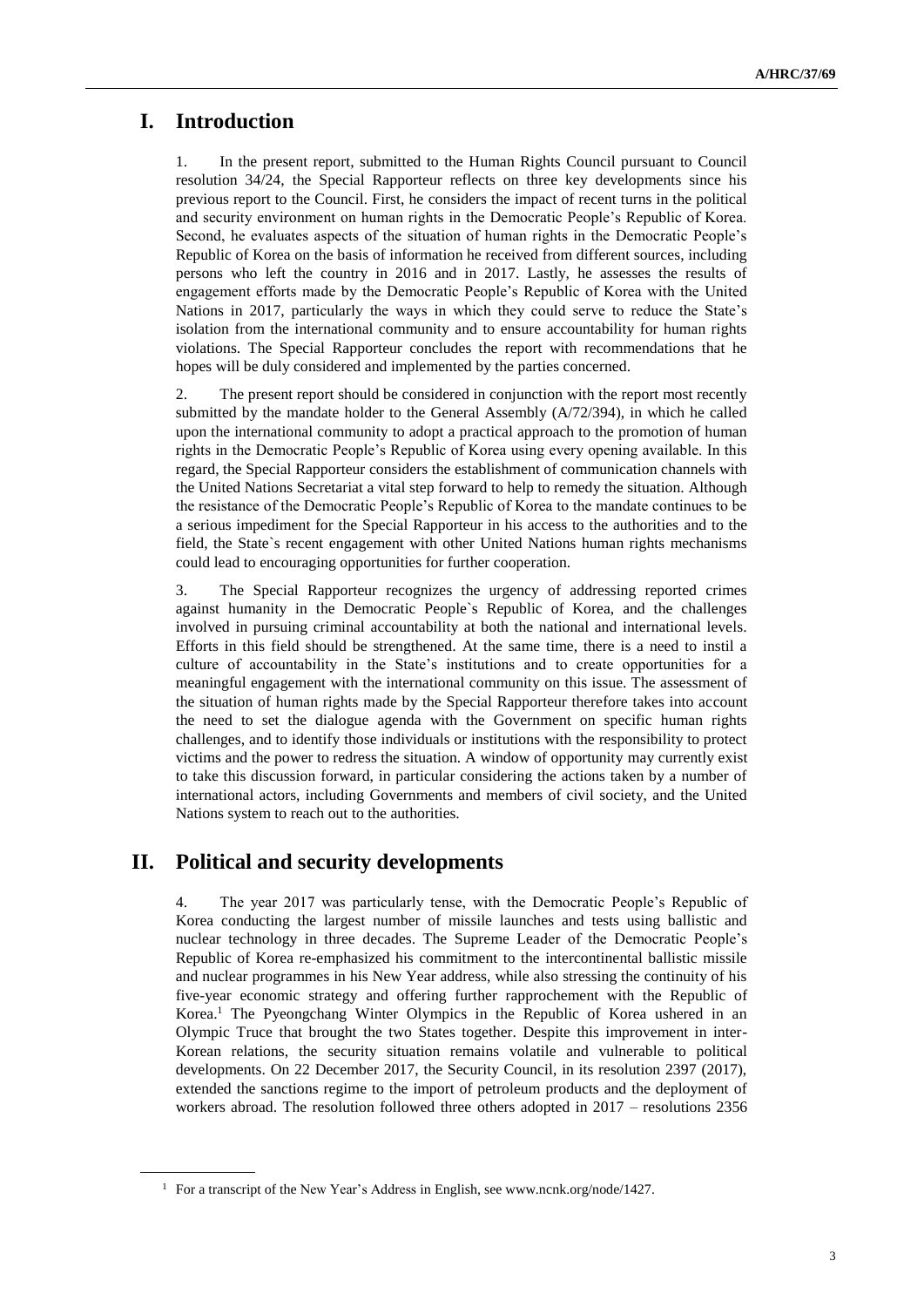$(2017)$ ,  $2371$   $(2017)$  and  $2375$   $(2017)$  – which targeted, inter alia, the extraction and financial industries and the fisheries sector (2375; 2371).

5. In November 2017, the Special Rapporteur exchanged correspondence with the Panel of Experts established pursuant to Security Council resolution 1874 (2009) to monitor compliance with the sanctions regime. The Panel requested the Special Rapporteur to substantiate further the allegation he included in his most recent report submitted to the General Assembly regarding the potential adverse impact of sanctions on the population in the Democratic People's Republic of Korea. In the report, the Special Rapporteur had described instances where sanctions may have had a negative impact, including information he had received about reduced access to chemotherapeutic products for cancer patients, and another allegation concerning delays and blockages in the import of disability equipment. In addition, several United Nations agencies and humanitarian organizations reported a slowdown in their operations in the second half of 2017 as a result of operational difficulties, including in banking channels, and clearance delays.

6. The Special Rapporteur appreciates the Panel's commitment to examining the potential adverse impact of sanctions, and reiterates the call he made in his previous report to the General Assembly for a comprehensive assessment of the unintended impact of Security Council sanctions on the enjoyment of human rights, in particular economic, social and cultural rights.<sup>2</sup> This assessment should also take into account implications for the realization of the right to development, and also examine the question of proportionality between the effectiveness of sanctions and their impact on livelihoods. It could be further strengthened with additional elements, such as an effective monitoring and decision-making process, which could help to identify and respond promptly to negative changes in the situation of vulnerable groups. $3$  At the same time, it is imperative that the Democratic People's Republic of Korea publicize specific information, such as historic records and disaggregated economic data, that may help with this assessment. Without the full cooperation of the Government with the Special Rapporteur and with relevant parts of the United Nations, the extent to which sanctions have a negative impact on human rights will remain largely unknown.<sup>4</sup>

7. A noticeable trend in recent months has been the escape of members of the armed forces of the Democratic People's Republic of Korea to the Republic of Korea. Four young soldiers of the People's Army of Korea escaped from their units in 2017. Footage of one escape, <sup>5</sup> during which a soldier was shot multiple times when he ran across the Armistice Line on 14 November 2017, revealed the extreme danger to which people in general and soldiers in particular expose themselves when they attempt to leave the Democratic People's Republic of Korea.

8. From 5 to 8 December 2017, the Under-Secretary-General for Political Affairs visited the Democratic People's Republic of Korea. The Special Rapporteur welcomes this policy dialogue, the first in-depth political exchange of views between a representative of the United Nations Secretariat and officials in Pyongyang in almost eight years and the latest in a series of initiatives to improve communication between the Government and the

<sup>&</sup>lt;sup>2</sup> The Special Rapporteur also recalls general comment No. 8 (1007) of the Committee on Economic, Social and Cultural Rights on the relationship between economic sanctions and economic, social and cultural rights, in which the Committee emphasized that, although it had no role to play in decisions to impose sanctions, it did have responsibility to monitor compliance by all States parties with the International Covenant on Economic, Social and Cultural Rights. The Special Rapporteur holds an analogous responsibility.

<sup>&</sup>lt;sup>3</sup> In 2014, the commission of inquiry on human rights in the Democratic People's Republic of Korea declared that it did not support sanctions imposed by the Security Council or introduced bilaterally that were targeted against the population or the economy as a whole (A/HRC/25/63, para. 94 (a)).

<sup>4</sup> On 24 November 2017, the Special Rapporteur addressed a communication to the Permanent Mission of the Democratic People's Republic of Korea to the United Nations Office at Geneva, in which he invited the Government to forward him any additional information that it might have on any negative impact that sanctions had on the population in the Democratic People's Republic of Korea. He also requested a courtesy call to discuss the matter further.

<sup>5</sup> Available fro[m https://youtu.be/0fNy\\_tWYkd4.](https://youtu.be/0fNy_tWYkd4)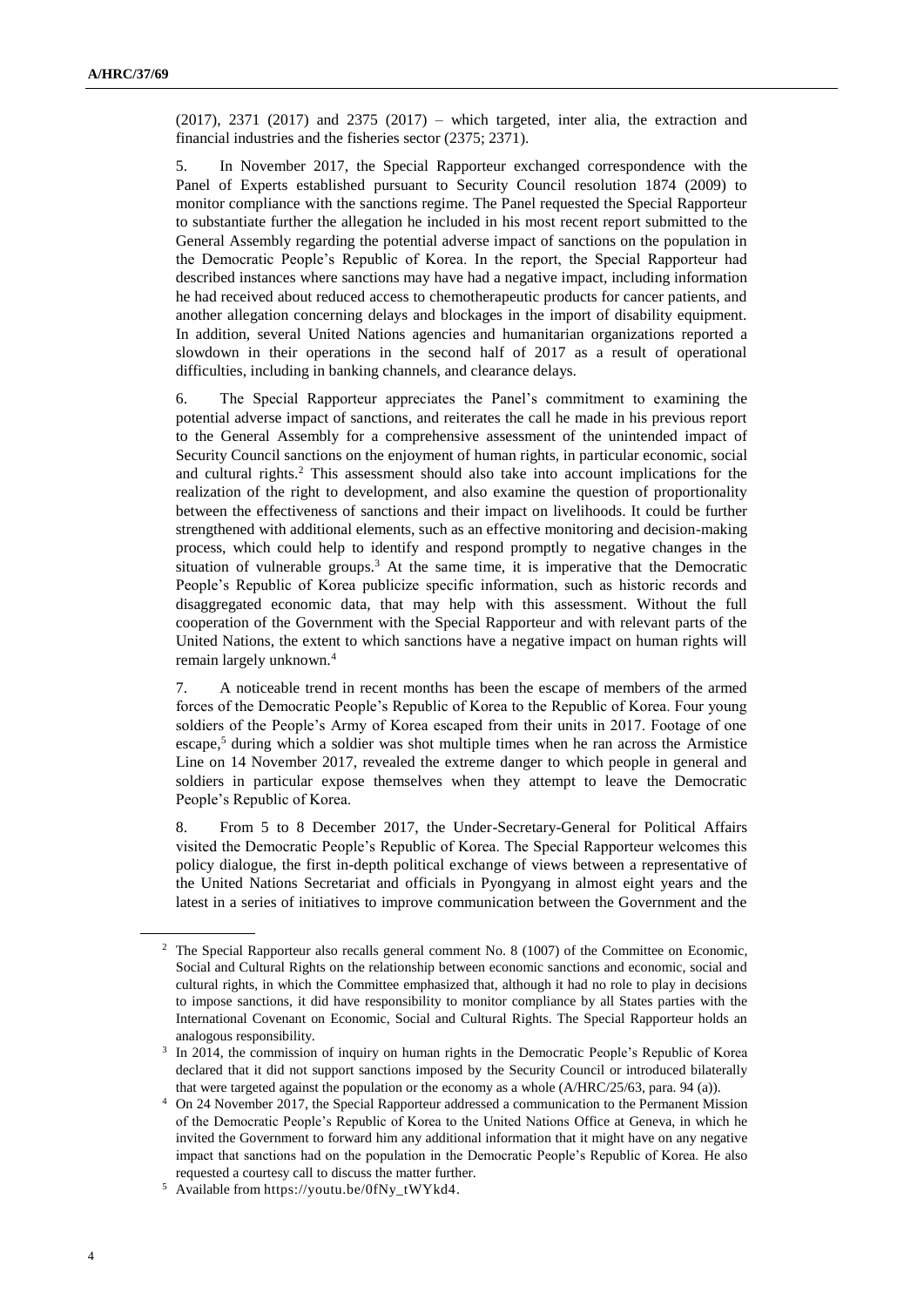United Nations system. The Special Rapporteur urges the authorities to make the most of the opening made by this visit to allow the United Nations Secretariat to play a greater role in supporting efforts to achieve a peaceful solution to the situation on the Korean Peninsula and sustaining peaceful relations with their neighbours and with other States, including through the Department of Political Affairs, the Office of the United Nations High Commissioner for Human Rights (OHCHR) and the good offices of the Secretary-General.

9. The recent rapprochement between the two Koreas reflects the important efforts made by both States to overcome political differences and to promote the peaceful resolution of tensions. On 3 January 2018, the inter-Korean communications channel, including a military telephone hotline, was formally restored for the first time in two years. <sup>6</sup> The Special Rapporteur views this development as a significant step forward, and encourages the two Governments to mainstream human rights concerns in further interactions and cooperation projects. In particular, it is important that the momentum generated by the Winter Olympics be used to discuss possibilities for bilateral technical support in order to address the most urgent human rights challenges in the Democratic People's Republic of Korea. The two States should consider the possibility of organizing a family reunion event in early 2018 that could offer a starting point for human rights dialogue.

### **III. Field visits**

10. The persistent rejection of the mandate of the Special Rapporteur by the Democratic People's Republic of Korea remains an obstacle to effective information-gathering and communication with the Government. Nevertheless, the Special Rapporteur has carried out outreach activities with the State's authorities through States Members of the United Nations with whom they maintain diplomatic relations, as well as through civil organizations in the East Asia region. In addition, the Special Rapporteur continues to seek official communication with the authorities through their permanent missions in Geneva and New York.

11. The Special Rapporteur carried out two official visits during the period under review: he visited the Republic of Korea from 17 to 21 July, and the Republic of Korea and Japan from 11 to 16 December. In the Republic of Korea, he held meetings with government officials, representatives of the justice system, civil society organizations, the OHCHR field-based structure in Seoul, and with members of the diplomatic community. He was also able to interview several residents of resettlement centres in the Republic of Korea who left the Democratic People's Republic of Korea in 2016 and 2017. He met with a man and a woman who wished to return to the Democratic People's Republic of Korea. In Japan, he met with representatives of the Government and civil society, and interacted with families of persons who had been abducted by the Democratic People's Republic of Korea and remain disappeared.

12. The Special Rapporteur carried out additional missions to Cambodia (31 May to 4 June) and to the Holy See (29 and 30 September) with the aim of exploring entry points for the integration of human rights into the peace and disarmament agenda. In Cambodia, he took part in a regional civil society dialogue on human rights in the context of humanitarian aid and peacebuilding initiatives with the Democratic People's Republic of Korea, which allowed him a productive contact with nationals of that State. In the Holy See, he exchanged views with the Secretary of State on the issue of freedom of religion in the Democratic People's Republic of Korea, and the ways in which the Holy See could foster a peace process in the Korean Peninsula and beyond. The Special Rapporteur intends to explore further contacts with States and organizations that can contribute to the promotion, engagement and understanding of the human rights challenges in the Democratic People's Republic of Korea.

<sup>6</sup> UN News, "UN officials welcome reopening of communications between two Koreas", 3 January 2018.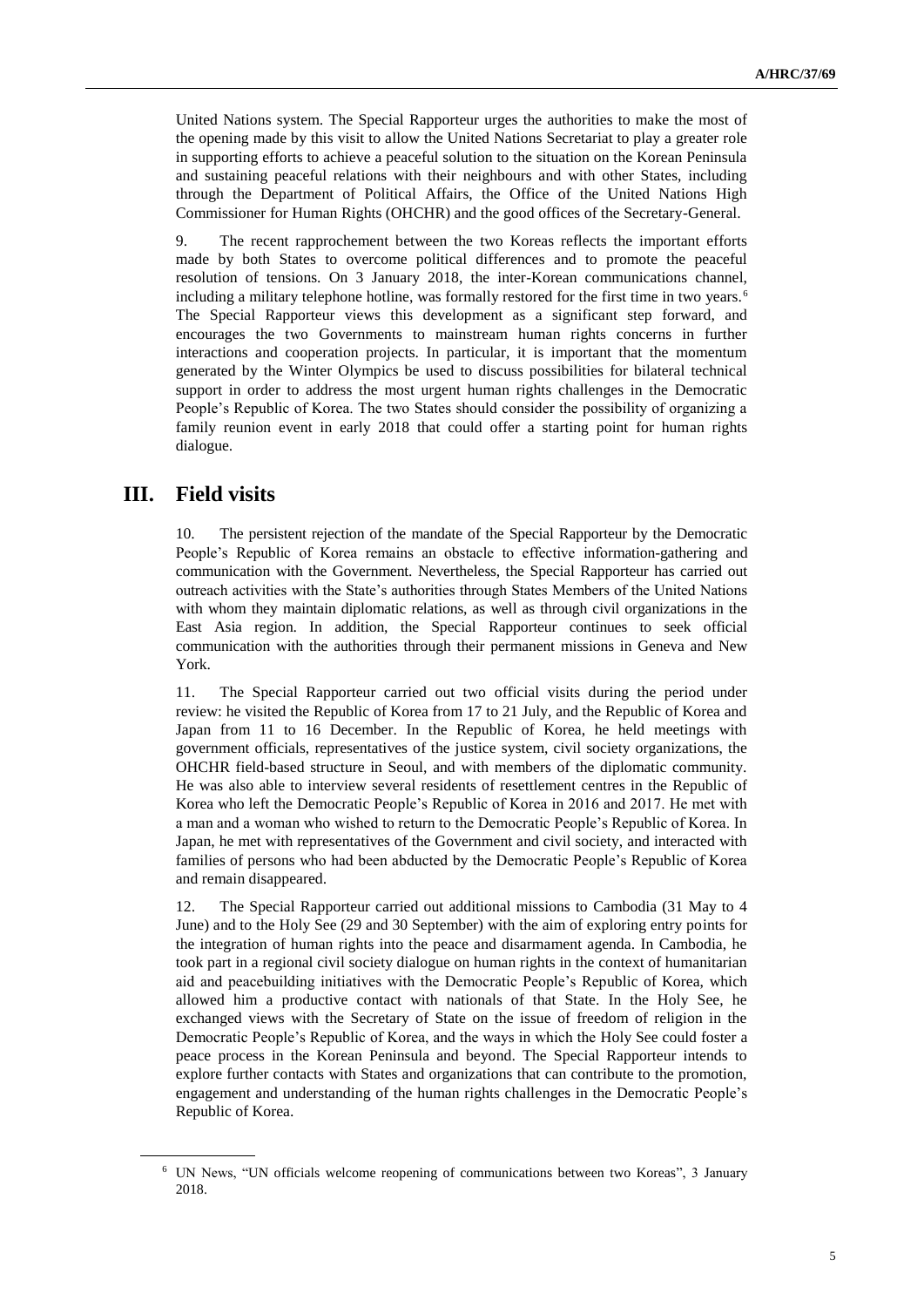# **IV. Situation of human rights**

13. The main source of information for the Special Rapporteur continues to be the testimonies of persons who have left the Democratic People's Republic of Korea, which he cross-checks with additional research conducted by OHCHR, civil society organizations and members of the academic community. During his previous visit to the Republic of Korea, the Special Rapporteur was informed that, as at the end of November 2017, no more than 1,000 individuals had been able to reach the Republic of Korea, a 20 per cent decrease when compared with the same period in 2016, and might reflect tighter controls of the border between the Democratic People's Republic of Korea and China. Women continued to account for the majority of escapees, given their better access to smuggling routes, although the proportion of men is rising, as more men now engage in cross-border trade with China than in previous years. The most recent interviews conducted by the Special Rapporteur gave him a more updated insight into the situation of not only economic, social and cultural rights, but of civil and political rights as well.

### **A. Civil and political rights**

#### **1. Condition of prisoners**

14. The Special Rapporteur has followed closely the situation of the six nationals of the Republic of Korea and the three nationals of the United States of America who are currently detained in Pyongyang on charges of plotting hostile acts against the State. In August 2017, the State took the welcome step of releasing a Canadian national on humanitarian grounds, which helped to ease political tensions. The release of the remaining foreign detainees would help to improve the State's international stance and to bring ease the political and security situation further. At the very minimum, the Government should provide these detainees with the consular assistance to which they are entitled under the Vienna Convention on Consular Relations, in particular by allowing them access to consular officers, to communicate with their families, and to arrange to be represented by legal counsel of their choosing.

15. The Government of the Democratic People's Republic of Korea has yet to provide an explanation of the circumstances under which Otto Warmbier, a citizen of the United States of America, contracted botulism and fell into coma at a prison in Pyongyang; he died shortly after his repatriation. Questions remain regarding the conditions that caused him to lose extensive brain tissue and to fall into a 15-month coma after he had been reportedly administered a sleeping tablet by prison officials. The Special Rapporteur issued a press statement on the case, $7$  in which he highlighted the lack of access to adequate health care for prisoners in the Democratic People's Republic of Korea. He reiterates the need for the Government to provide Mr. Warmbier's family with all information and records concerning the circumstances of his arrest and treatment while in detention.

16. While the Special Rapporteur was still unable to collect information regarding the conditions of detainees in political prisons camps given the secrecy surrounding them, he received information on several cases of ill-treatment in other places of detention between 2015 and 2017. The information concerns holding facilities run by the Ministry of State Security and the Ministry of People's Security, and labour camps (*kyohwaso*) for persons who commit crimes of a non-political nature. The testimony given by a woman who was detained in a *kyohwaso* illustrates the difficulties that detainees face in gaining access to basic services, such as drinking water, in these camps. She recounted that "the first challenge […] in the morning is to find water, because only three or four cells out of 30 have tap water for a limited time in the morning. We had to walk for an hour to reach a fountain to wash our faces". The witness went on to reveal a discriminatory policy of access to water at the camp: "The heads of the cells - inmates selected by prison officials

<sup>&</sup>lt;sup>7</sup> OHCHR, "US student case is reminder of prison conditions in North Korea -- UN rights expert", 16 June 2017.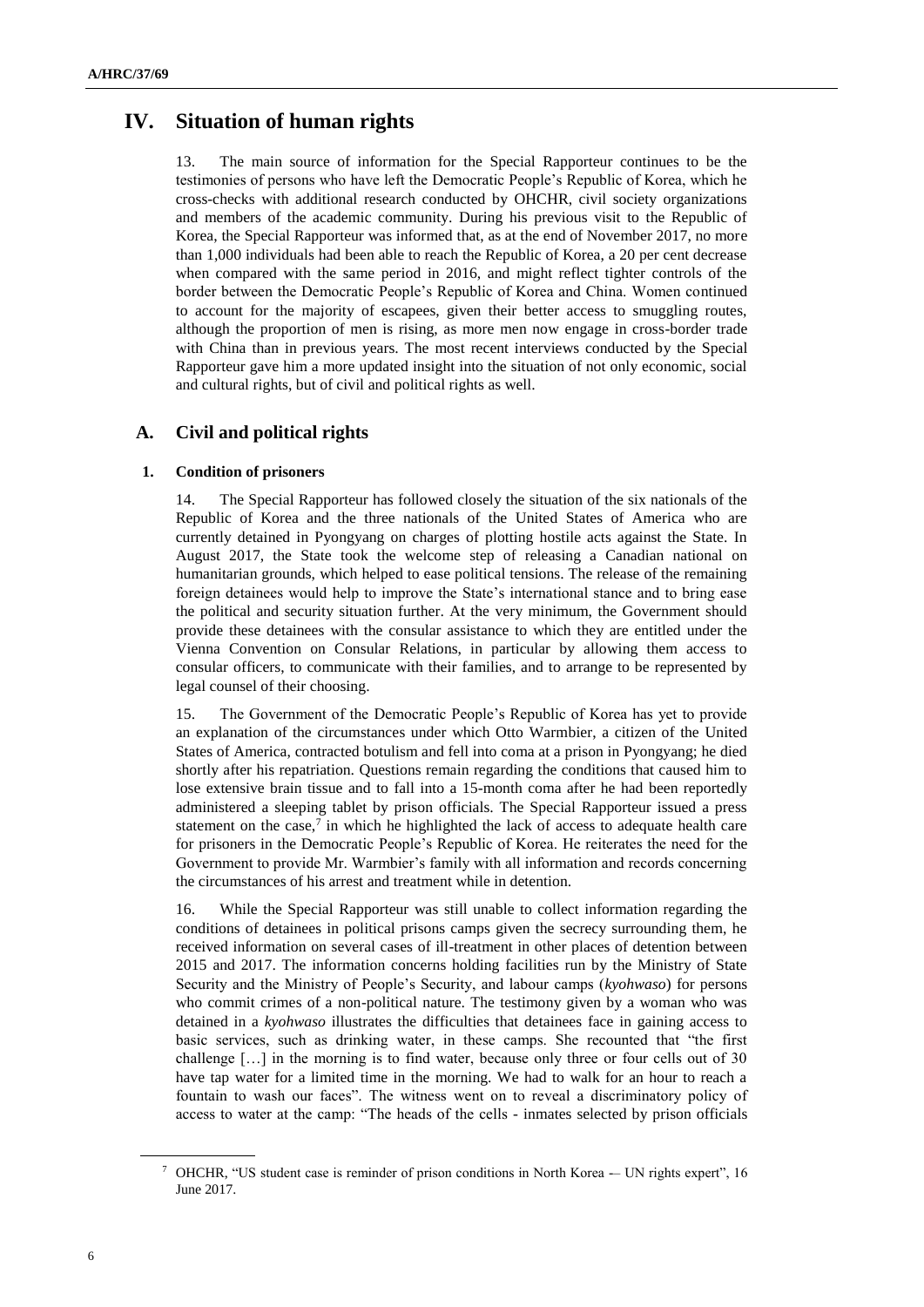according to the extent to which they have a clean record from six major crimes - could wash, but not the rest of us".

17. Persons held in pretrial detention, in particular women forcibly returned from abroad, remain vulnerable to torture. The Special Rapporteur received information on a number of cases of women who had been repatriated in 2016 and 2017 that confirmed a pattern of torture and degrading treatment during their interrogation at holding centres near the border with China. Most of the women conducted informal commercial activities, using smuggling routes that are intertwined with human trafficking networks. The lack of legal and policy protections against trafficking in the Democratic People's Republic of Korea allows traffickers to lure these women into arranged marriages in China or work in the sex industry. One of them recounted her detention experience in May 2016: "After I was repatriated from China, I was taken to a Ministry of State Security *jipkyulso* [holding centre] in Songhu village, in Hyesan. There were both women and men in that building, but mostly women, because in North Korea women have become the main breadwinners after State entities stopped functioning". About the conditions of her detention at the facility, she stated that they "were inhumane; you can't imagine it if you haven't experienced it. We were treated like animals, given only corn to eat, or a poorly made soup of dried radish greens. The toilet is located inside a room that hosted a dozen of people. You're not allowed to move and you have to sit still in the same position. If you move, they beat you".

18. The procedures for arrest and detention are a major challenge in the Democratic People's Republic of Korea, given that people have no basic entitlements to a fair trial or due process of law, such as the right to be heard by an independent and impartial tribunal. Moreover, the lack of access to detention facilities for independent monitors suggests that it is unlikely that prisoners enjoy the necessary protection from abuses by prison officials. The Special Rapporteur urges the authorities to request technical assistance through the United Nations system and the International Committee of the Red Cross (ICRC) to help to reform the operation of its prison system and to bring them into line with international standards. This assistance could be given in the form of pilot projects focused on specific facilities or themes, for example the right to water and sanitation. It could also be given in the form of strategic advice on options to restructure penitentiary administration and amend legislation in ways that account for both the development challenges faced by the State and its international human rights obligations.

#### **2. Abductions and separated families**

19. No progress has been made in cases of international abduction. As at the end of January 2018, 17 officially recognized cases of abduction of Japanese nationals remained unresolved, in addition to 883 other cases where abduction by the Democratic People's Republic of Korea could not be ruled out. In addition, 516 citizens of the Republic of Korea who were abducted by the Democratic People's Republic of Korea remain unaccounted for. The Democratic People's Republic of Korea approached OHCHR to help to resolve outstanding case involving its nationals, including the case of 12 women restaurant workers allegedly taken from China to the Republic of Korea against their will in April 2016. The Special Rapporteur highlighted this new case in public statements and reports to United Nations mechanisms, including the fact that the inconsistent accounts he received about the restaurant workers warranted an in-depth analysis of the circumstances of their arrival in the Republic of Korea. The Special Rapporteur encourages relevant parties to explore further mechanisms and strategies to address these allegations with a view to restoring contact between these individuals and their families and, for those who wish, to allowing them to return to the Democratic People's Republic of Korea. He will support these efforts through further advocacy with the Governments concerned and relevant civil society organizations, including the national Red Cross societies of the two Koreas.

20. The allegation of the recent abduction of nationals of the Democratic People's Republic of Korea should be examined alongside historic cases of abduction involving citizens of Japan, the Republic of Korea and other countries that remain unresolved. The Special Rapporteur emphasizes that enforced disappearance is a continuous crime until the fate and whereabouts of every disappeared person are clarified. In the effort to return these persons to their loved ones, there is also the need to bring truth to the families who, without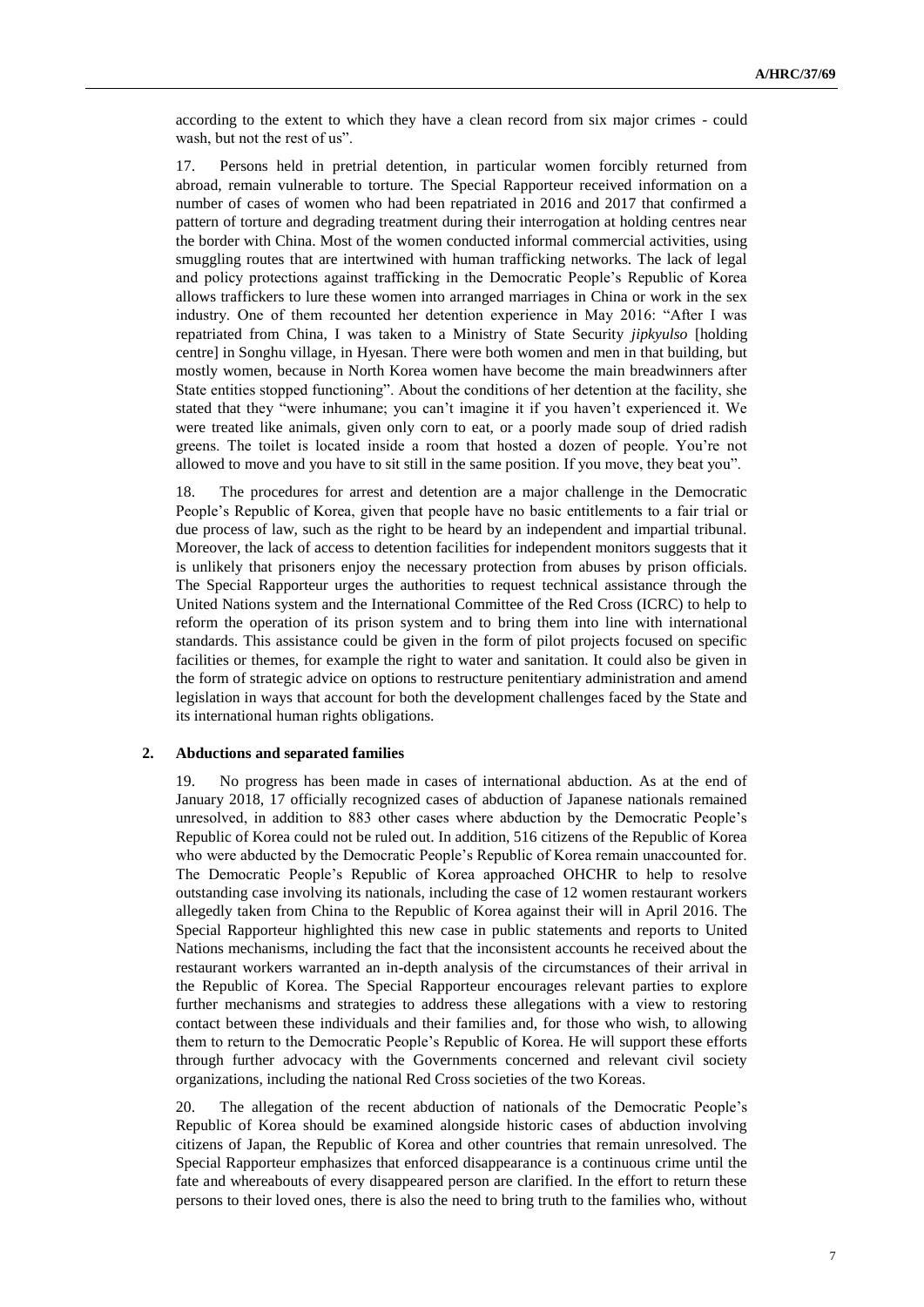any reliable information that a disappeared person is still alive, will continue their search. The Special Rapporteur urges the Democratic People's Republic of Korea to use its call for action by the United Nations, and OHCHR in particular, to engage in a broader exchange on the issue of abduction and to commit seriously to investigate and respond to the allegations made against it. In this regard, the Special Rapporteur supports the establishment of a comprehensive framework to examine all cases of persons who have disappeared in the three countries, using a victim-centred approach that is independent of political considerations. In the case of Japan, the Special Rapporteur proposed a reassessment of the agreement signed in Stockholm in May 2014 in an effort to improve on the areas agreed between the Government of Japan and the Democratic People's Republic of Korea. Building on the domestic committee of the Government of the Democratic People's Republic of Korea tasked to investigate the abduction cases of Japanese nationals, it may be useful to call for the participation of experts from both countries, for example, scientific or forensic experts, as well as the participation of international experts.

21. The Special Rapporteur appreciates the efforts made by the Red Cross Society of the Republic of Korea to help to resume family reunion events suspended since October 2015. According to the Government of the Republic of Korea, fewer than 59,000 people are still registered for reunion with their relatives in the North from the original list of 129,616 applicants. The average age of these persons is 81.<sup>8</sup> The Special Rapporteur has stressed the urgent need to attend to these victims and to ensure they do not suffer the consequences of negative political developments in previous reports.<sup>9</sup> The Special Rapporteur calls upon the Government of the Democratic People's Republic of Korea and the Government of the Republic of Korea to take advantage of the momentum generated by the PyeongChang Olympic Games and the resumption of inter-Korean dialogue to organize a family reunion event early in 2018. Channels for people-to-people contact, including through written correspondence and video messages, should also be restored without delay.

22. The Special Rapporteur met with a man and a woman who have resided in the Republic of Korea for a number of years and now wished to return to the Democratic People's Republic of Korea to restore their broken family ties.<sup>10</sup> The two were unable been to return to their homeland owing to restrictions imposed on nationals of the Republic of Korea to communicate with persons in, or to travel to, the Democratic People's Republic of Korea without prior government clearance. They also complained about social stigma and perceived pressure from the authorities that has deeply affected their personal welfare. The Special Rapporteur calls upon the Government of the Republic of Korea to allow them to travel back to the Democratic People's Republic of Korea and to ensure that the interpretation of the National Security Act reflects the provisions of international human rights law concerning the right to liberty of movement.

23. The pattern of forced repatriation of citizens of the Democratic People's Republic of Korea, including children, from China continued throughout the period under review. The Chinese authorities regard these nationals as economic migrants, which makes them ineligible to benefit from any protection and exposes them to the risk of torture once repatriated. The Special Rapporteur urges the Government of China to abide by the principle of non-refoulement and to seek avenues for dialogue on this issue with the Special Rapporteur and the United Nations system as a whole, with a view to grant access to the

<sup>8</sup> The lack of access of the Special Rapporteur to the Democratic People's Republic of Korea prevented outreach to members of separated families who live there and the possibility of seeking clarifications from the authorities.

<sup>9</sup> See also OHCHR, *Torn Apart: the Human Rights Dimension of the Involuntary Separation of Korean Families* (Geneva, 2016).

<sup>&</sup>lt;sup>10</sup> The Government of the Democratic People's Republic of Korea has drawn the attention of OHCHR to the case of the woman, Kim Ryon Hui. The Special Rapporteur urges the Government to engage with him to address her case further.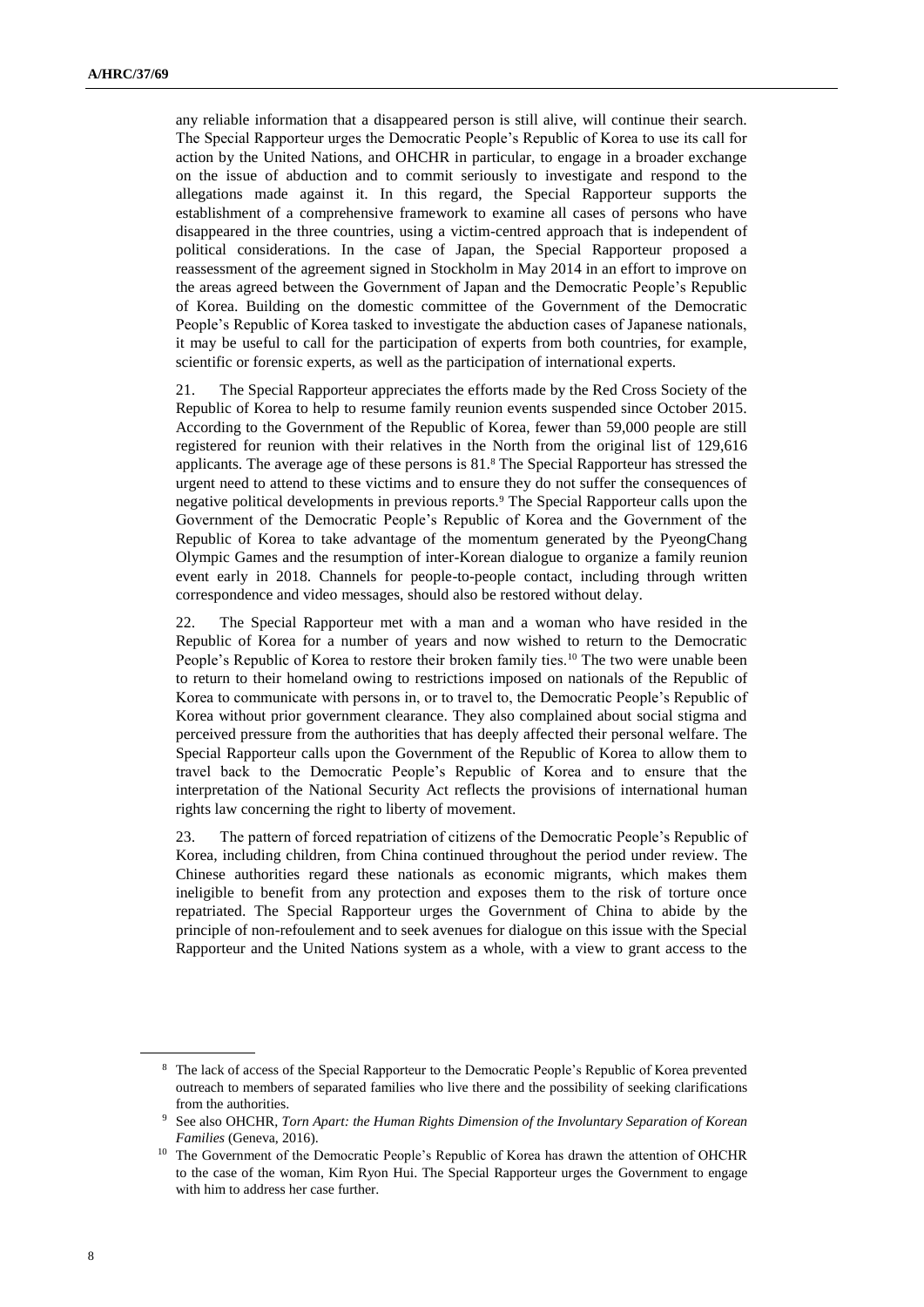field and to provide escapees with the protection to which they are entitled under international as well as Chinese law.<sup>11</sup>

#### **3. Freedom of thought and access to information**

24. In his New Year address, the Supreme Leader declared that "all party organizations should never tolerate all shades of heterogeneous ideas and double standards of discipline that run counter to the party's ideology, but strengthen the single-hearted unity of the whole party centred on its Central Committee in every way possible", and instructed "all officials, party members and other working people to launch a general offensive" with the aim of strengthening the national character and way of life of the Democratic People's Republic of Korea. The pledge confirms recent reports on increased restrictions on freedom of thought and conscience and access to information. For example, a woman member of the Workers' Party of Korea who left the country in 2017 claimed that she had been arrested and imprisoned three times in 2015 and in 2016 for engaging in an activity deemed contrary to the dominant party ideology. The woman, who previously practiced divination to earn a living, claimed that the prosecutor told her to write a confession note saying that she engaged in a superstitious activity that was not allowed by the Workers' Party of Korea. She added that, while she was sitting on a chair, the prosecutor constantly prodded her with a wooden stick; whenever she protested, he ordered her not to talk back, and beat her. The woman's activity was also perceived as a threat by the authorities while she was detained, and she was separated from other persons who had been arrested at the offices of the Prosecutor and the Ministry of State Security. She was only able to secure her release after she paid a total of 1,200 Chinese Yuan (approx. \$180) in bribes to different officials. Other testimonies revealed tighter controls on access to information, including on mobile communications, despite wider ownership of mobile telephones. For instance, a woman who escaped in 2016 described efforts to evade State control of mobile telephone communications, saying "we only turn on our mobile phones when we need to use them. We know that the Ministry of State Security can locate us or eavesdrop on our conversations, so even when we're at home we don't make calls; instead, we go to the mountains to find a location that bypasses jamming [by the Government]".

25. The right to freedom of thought, conscience and religion and the right to have access to information are protected by various universal instruments to which the Democratic People's Republic of Korea is a State party, including the International Covenant on Civil and Political Rights, the International Covenant on Economic, Social and Cultural Rights, the Convention on the Elimination of All Forms of Discrimination against Women, the Convention on the Rights of the Child and the Convention on the Rights of Persons with Disabilities. As stipulated in these instruments, these rights encompass the freedom to commit to a belief or personal conviction, whether manifested individually or with others, regardless of the dominant ideology or belief; they thus reflect the universality and indivisibility of human rights. The Special Rapporteur urges the authorities to refrain from enforcing limitations on these rights and other basic freedoms that people still do not enjoy, such as to travel within and outside the country.

### **B. Economic, social and cultural rights**

26. The Democratic People's Republic of Korea continues to pursue the five-year plan to boost economic growth and to "improve the people's standard of living", as announced by the Supreme Leader in his New Year's address; on that occasion, he also announced that

<sup>&</sup>lt;sup>11</sup> In its resolution 2397 (2017), the Security Council reaffirmed the principle of non-refoulement when it decides that Member States should repatriate to the Democratic People's Republic of Korea all nationals of the Democratic People's Republic of Korea earning income in the Member State's jurisdiction unless the Member State determined that the repatriation of a national of the Democratic People's Republic of Korea was prohibited, subject to applicable national and international law, including international refugee law and international human rights law.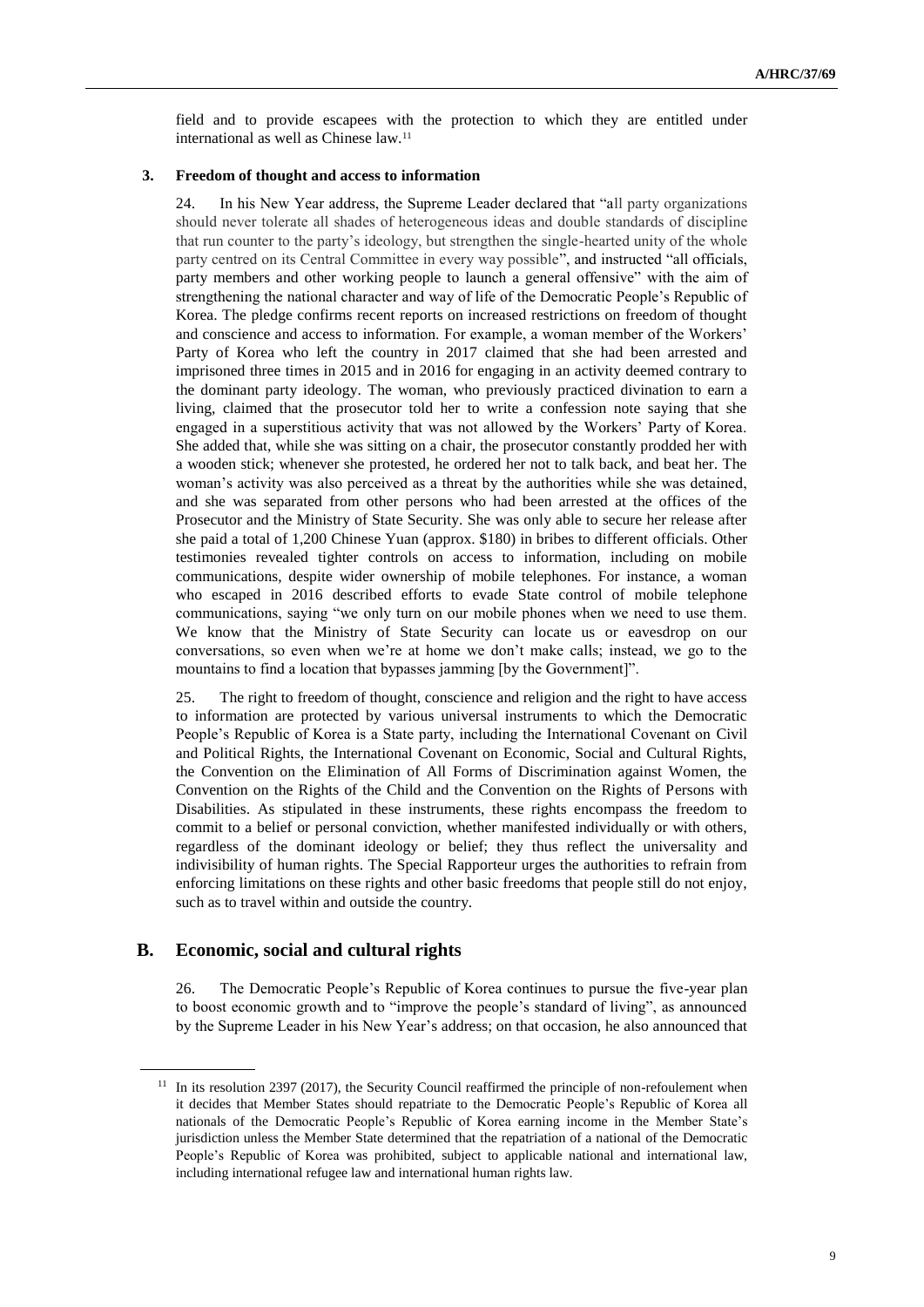output had increased in 2017 in the steel and chemical industries, among other strategic sectors. The mid-term review of the economic plan should carefully take into account the conditions under which the reported rise in economic output has been achieved; for instance, as shown below, the expansion of the railway network has come at the high cost for the people who live in the areas the Government selected for public works. Furthermore, the economic plan should recognize the interdependence between civil and political rights as well as economic, social and cultural rights. In the absence of an environment in which people are able to assemble and express themselves freely, and are free from fear and discrimination, economic growth can only benefit a privileged minority and lead to socioeconomic gaps.

27. The informal economy, though not openly recognized by the Government, is large and expanding. Testimonies of people who have left the Democratic People's Republic of Korea in recent years show that the markets that have emerged through private transactions partially compensate for the shortfalls of government services in the provision of, inter alia, food, housing and health care. Through their laissez-faire attitude, the authorities seem to accept that markets can have an enabling effect on people's enjoyment of human rights. There is, however, a need to organize these transactions in a way that helps to minimize corruption, introduce a fair taxation system, and broaden possibilities for people to have access to these basic services without discrimination.

#### **1. Right to food**

28. Food insecurity is a chronic problem in the Democratic People's Republic of Korea and a cause for grave concern. The collapse of the public distribution system in the wake of the famine in the 1990s did not just reduce people's accessibility to food but also weakened the ability of public authorities to prevent food crises. The latest needs assessment by the United Nations country team in March 2017 revealed that 10.5 million people, or 41 per cent of the population, is undernourished. The scale of malnutrition reflects not just the suffering of a significant part of the population but also the lack of prospects for social, economic and cultural development in society at large. The needs assessment also showed that rations received through the public distribution system, on which 18 million people depend, fall below the government target of an average of 573 g per person and per day. The northern provinces remain prone to natural disasters, and have experienced cycles of drought, flooding and landslides in recent years that reduced farming output and damaged soil quality. United Nations agencies in their activities recognize the increased vulnerability of these geographic areas, and of specific sectors of the population that they host, to food insecurity; for example, the Food and Agriculture Organization of the United Nations (FAO) has set up specific capacity-building activities with the aim of preventing stunting and infant malnutrition in the provinces South Hwanghae, South Hamgyong and Kangwon.<sup>12</sup> There is a risk that the situation will further deteriorate owing to the possible negative consequences of the sanctions imposed on the economy as a whole.

The growing informal sector supplants the public distribution system for many communities, as people seek out alternative sources of food. A man who escaped in September 2017 informed the Special Rapporteur that people did not receive any food from the State, and that he was only able to feed himself with the money he made through smuggling activities with China. He added that "between 70 and 80 per cent" of people he knew did not receive any food from the State, and had to look for other sources through their relatives or by doing business. Only senior government officials had access to food rations; their children were fit, and they did not care about the cost of food or clothes like everyone else. The man also explained that children in school do not receive any food. This testimony is consistent with the outcome of recent research into food accessibility in the Democratic People's Republic of Korea, which revealed that food rations continued to vary in frequency

<sup>&</sup>lt;sup>12</sup> See "DPR Korea: Needs and Priorities", report of the Resident Coordinator for the Democratic People's Republic of Korea, March 2017.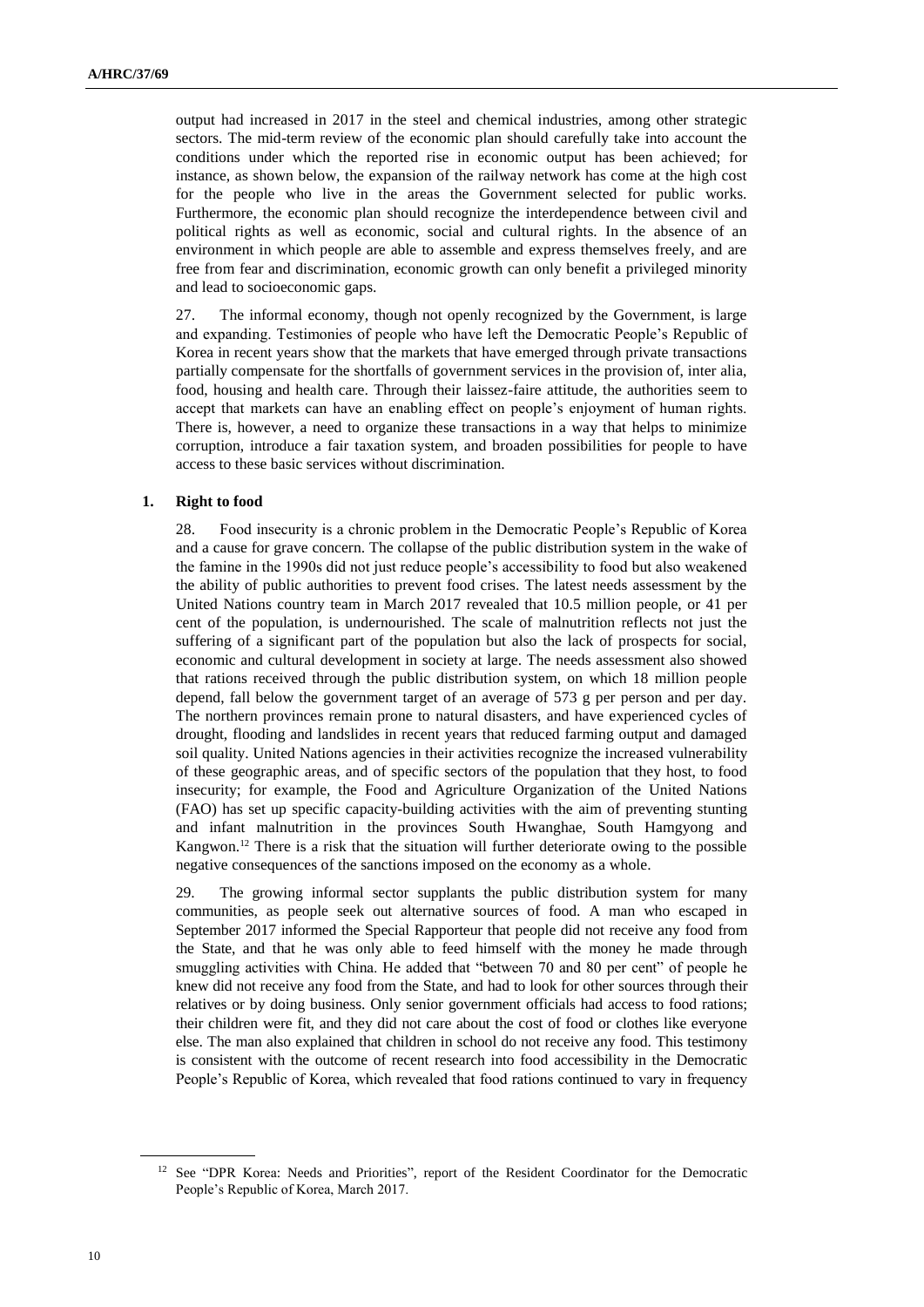and amount, according to people's geographic location, their employment status and social origin.<sup>13</sup>

30. The ideal of *juche* (self-reliance) upon which the Democratic People's Republic of Korea was founded was emphasized by the Supreme Leader in his New Year Address as a key principle in his five-year strategy to modernize the economy. In practice, the community has moved away from collective action towards individualized forms of selfreliance, as people are forced to find a way to secure their food and other necessities rather than expect assistance from the State. The dilemma that the population faces is to find ways to satisfy daily basic needs while circumventing the formal prohibition and punishment of private initiative by a State that fails to provide for those needs. The authorities should acknowledge these changes when implementing the State economic development plan and consider their responsibilities with regard to the right to food and other economic, social and cultural rights. In particular, they should examine the potential consequences for the principle of progressive realization enshrined in the International Covenant on Economic, Social and Cultural Rights, to which the Democratic People's Republic of Korea is a State party. In addition, the Government should seek the assistance of international experts in the right to food as it implements economic reforms to ensure that it abides by the State's obligations in this area.

31. The Special Rapporteur is concerned that the radioactive fallout of nuclear activity in the Democratic People's Republic of Korea may result in soil and crop contamination. The authorities should recognize the vulnerability of the farming sector to nuclear and radiological emergencies and assess their potential consequences in terms of access to food, as well as their broader impact on public health and the environment. The Special Rapporteur urges the Government to develop a comprehensive emergency preparedness and response plan in consultation with members of the United Nations country team, FAO and the World Health Organization.

#### **2. Right to adequate housing**

32. The Special Rapporteur received information concerning the forced eviction of residents of villages in Ryanggang Province as a result of industrial development in the area. In April 2017, the authorities reportedly ordered up to 600 families in the villages to leave their homes, which were then demolished to allow for the construction of a new railway line and high-rise apartment blocks. According to the information received, residents were transferred by the authorities to factory dormitories or told to stay with relatives, but they were not provided with any long-term resettlement options. No measures were taken to consult with or to address the needs of disadvantaged members of these communities, such as children and older persons. Some of the residents evicted were reportedly mobilized alongside the local youth shock brigades to help with the railway construction works. This was not the first time that people in the area had been displaced by the authorities. According to witnesses, in June 2015, local communities were also removed without notice and up to 300 houses were demolished to make way for public infrastructure works.

33. The removal of populations in the context of economic development projects implies a strict set of legal and policy safeguards. Urban or rural development processes should involve all those likely to be affected through the provision of appropriate notice as well as the right to challenge the eviction decision and to be presented with alternative proposals (see A/HRC/4/18, annex I). The Special Rapporteur urges the Government of the Democratic People's Republic of Korea to integrate this participatory approach into its development programmes, and also in accordance with the principles of the rights-based approach to development programming that underpins the 2017-2021 strategic framework of cooperation with the United Nations. The Special recalls the Government's responsibility to provide protection to people, especially the most vulnerable, before, during and after their eviction.

<sup>13</sup> Korea Institute for National Unification, *White Paper on Human Rights in North Korea 2017*, July 2017, pp. 271-283.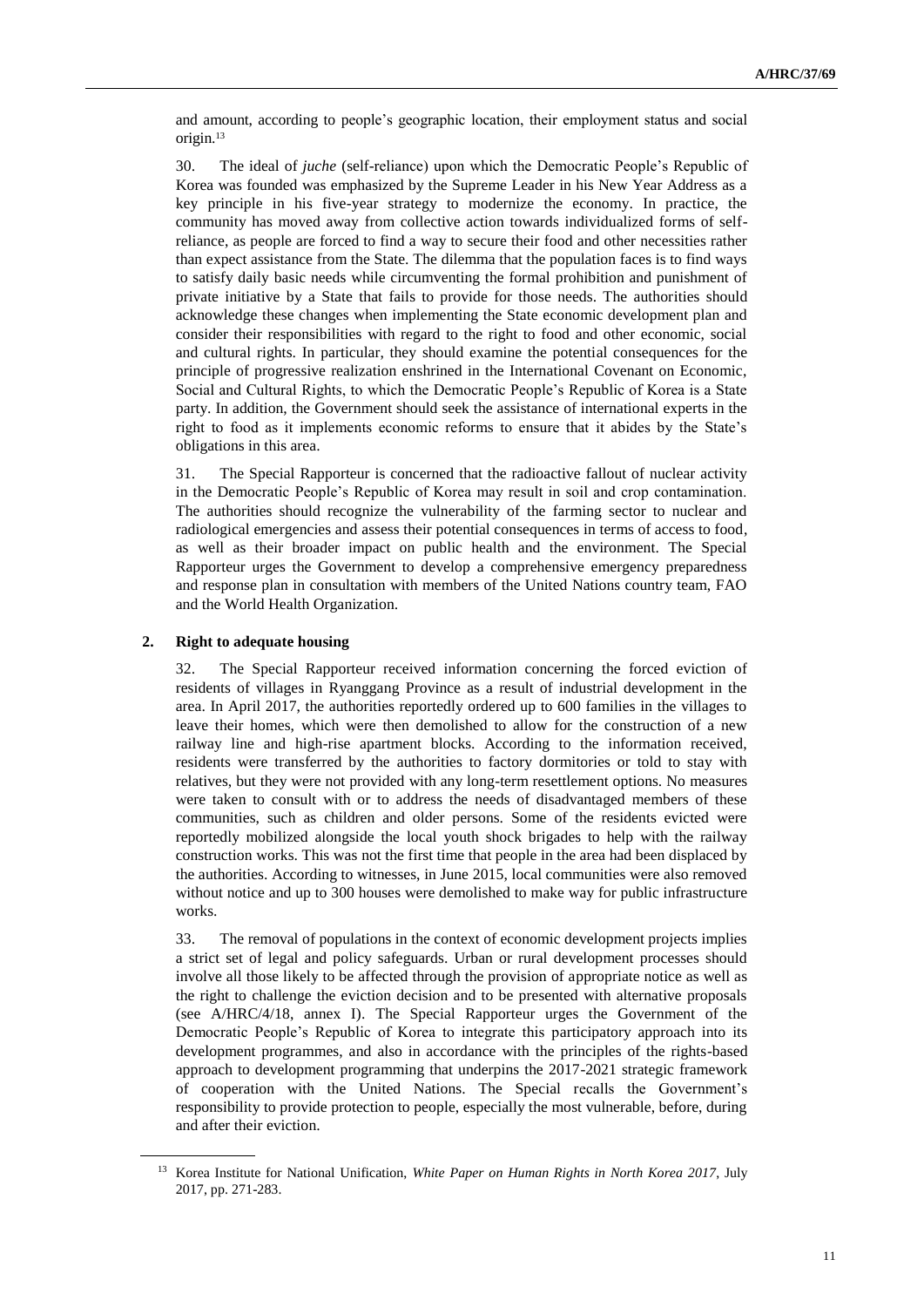34. One noticeable trend that emerged from the testimonies of escapees from different parts of the Democratic People's Republic of Korea, including Pyongyang and the provinces of the interior, was the rapid development of a private housing market; for example, a former resident of Hyesan City in Ryanggang Province who escaped in October 2017 informed the Special Rapporteur that it was common for people to save to purchase a home (a 15-pyeong apartment (50 m<sup>2</sup>) in her area cost on average 1,500 Chinese yuan (\$230)). She explained that the housing market was expanding and that many people relied on remittances from the Republic of Korea to carry out these transactions. The Special Rapporteur calls upon the authorities to ensure that the development of the housing market serves to guarantee that homeowners have security of tenure and are provided with legal protection against eviction or dispossession. The Government should also ensure that the availability of houses through the private sector gives people access to a wider range of housing options and facilitates their voluntary movement between provinces to carry out transactions.

# **V. Engagement with the United Nations**

35. In its concluding observations on the fifth periodic report of the Democratic People's Republic of Korea (CRC/C/PRK/CO/5),the Committee on the Rights of the Child noted that some progress had been made in the prevention of child and maternal mortality, although it expressed concern that the State's laws and public policies did not protect minors, in particular children forcibly repatriated from abroad and those detained in political prison camps, from torture or degrading treatment. The Committee recommended, inter alia, that the Government equip the National Committee for the Implementation of International Human Rights Treaties with an adequate mandate to coordinate the State's engagement with regional and international mechanisms. It also highlighted the need for the authorities to make available official data allowing for the systematic monitoring and evaluation of progress achieved in child protection policies.

36. In its concluding observations on the combined second to fourth periodic reports of the Democratic People's Republic of Korea (CEDAW/C/PRK/CO/2-4), the Committee on the Elimination of Discrimination against Women highlighted several legislative reforms from 2010 that protected women against some forms of violence, although it noted the persistent absence of laws that would allow for a comprehensive definition of discrimination against women. It also drew attention to the lack of information on concrete steps taken by the Government to protect victims of rape and other forms of gender-based violence, and the absence of legal provisions concerning the crime of human trafficking. The Committee requested the authorities to adhere to all international human rights instruments and to use measurable indicators in their assessment of trends in the situation of women.

37. The Special Rapporteur on the rights of persons with disabilities undertook an official visit to the Democratic People's Republic of Korea from 3 to 8 May 2017 (see A/HRC/37/56/Add.1). During the visit, the mandate holder had meetings with officials from the Ministry of Health and the Korean Federation for the Protection of the Disabled, and also visited a number of institutions in Pyongyang and the South Hwanghae Province hosting persons with physical disabilities. It was clear from the interactions with the authorities that there was strong demand for technical assistance in areas such as accessibility and the implementation of international standards regarding universal design. The Special Rapporteur welcomes this opening, which will help the country to transition to a rights-based approach to disability promoting equality and non-discrimination. He urges all relevant actors in the international community to facilitate exposure of officials from the Democratic People's Republic of Korea to international best practices, including in developing countries, and to better access to relevant expertise.

38. The Special Rapporteur encourages the Democratic People's Republic of Korea to enlarge the scope of its cooperation with the international human rights mechanisms in accordance with the recommendations made in the framework of the universal periodic review. Cooperation should be sought, for instance, with the special procedures concerning the negative impact of unilateral coercive measures on the enjoyment of human rights; the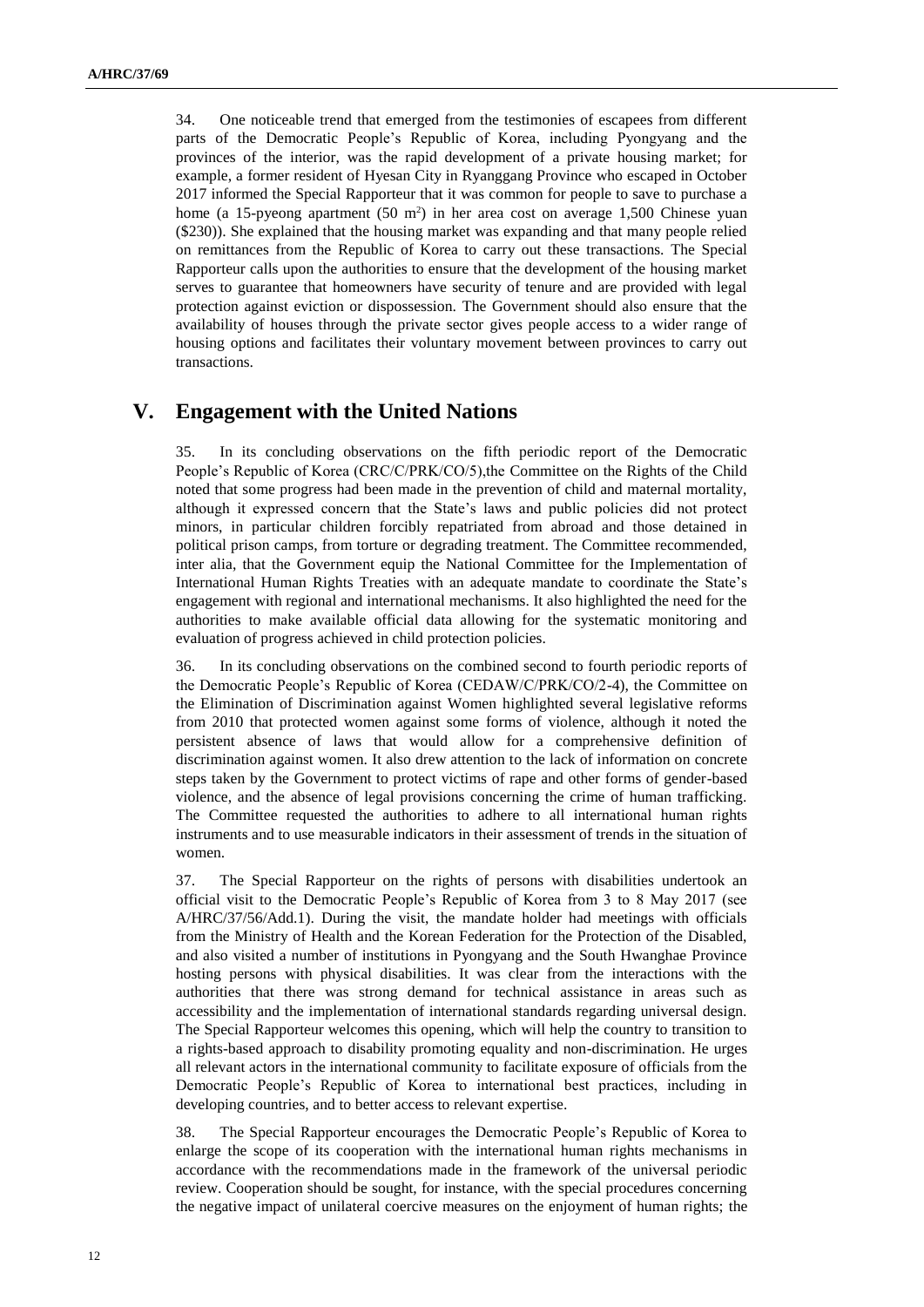right to food; the right to clean water and sanitation; extreme poverty and human rights; the right to development; trafficking in persons, especially women and children; the promotion and protection of the right to freedom of opinion and expression; the rights to freedom of peaceful assembly and of association; the independence of judges and lawyers; torture and other cruel, inhuman or degrading treatment or punishment; and freedom of religion or belief. The Special Rapporteur urges the authorities to consider the opportunity of cooperating with these mandate holders and to facilitate country visits and other forms of information-sharing, including the release of detailed statistical data on relevant sectors. The Special Rapporteur also encourages continued engagement with the treaty bodies. He will continue to use his mandate to bring these efforts together and to ensure that the Democratic People's Republic of Korea is able to benefit from the wealth of resources that exist through these mechanisms to improve the situation on the ground.

39. The visit to Pyongyang made by the Under-Secretary-General for Political Affairs in December 2017 was a valuable opportunity to diffuse tensions and restore political dialogue with the Democratic People's Republic of Korea. The Special Rapporteur had briefed the Department of Political Affairs on the situation of human rights during his previous visit to Headquarters; although human rights were not the primary focus of the Under-Secretary-General's interaction with the authorities, confidence-building measures in the area of political dialogue will necessarily include a human rights component. For example, the release of foreign nationals who were still in detention at the time of reporting will not only help to reduce frictions with the States concerned but also be progress towards addressing cases of arbitrary detention and irregularities in the administration of justice. Discussions regarding the nuclear ambitions of the Democratic People's Republic of Korea should also take into account the implications of further militarization for human rights. In the view of the Special Rapporteur, the main priority should be to protect people's livelihoods and allow them broader access to public services. This shift in thinking must be backed by a greater effort by the international community to control the arms race on the Korean peninsula as a whole, and to transform the Armistice Agreement into a peace treaty.

### **VI. Progress in the accountability agenda**

40. OHCHR began to implement Human Rights Council resolution 34/24 during the period under review. In that resolution, the Council decided, inter alia, to strengthen, for a period of two years, the capacity of OHCHR, including its field-based structure in Seoul, to allow the implementation of relevant recommendations made by the group of independent experts on accountability in its report aimed at strengthening current monitoring and documentation efforts, establishing a central information and evidence repository and having experts in legal accountability assess all information and testimonies with a view to developing possible strategies to be used in any future accountability process. The selection of the new staff, including a senior criminal justice expert and a team of legal officers, was under way at the time of reporting.

41. The recommendations made by the group of independent experts on accountability (A/HRC/34/66/Add.1) take a long-term and multilateral approach, including through such mechanisms as the International Criminal Court and ad hoc tribunals. The Special Rapporteur supports these efforts and stresses the importance of adopting an informationgathering and advocacy method that is also aimed at achieving immediate results and deterring further human rights abuses. This could come in the shape of interim public reports on the results of documentation activities, urgent appeals to the authorities through the Human Rights Council, or regular updates to the international community on specific allegations and the people or institutions involved. The situation of persons in detention and other groups risking discrimination should be considered a priority area for this reporting task.

42. As international actors continue to consolidate their framework for the promotion of accountability in the Democratic People's Republic of Korea, little is actually known about steps taken by national mechanisms to identify responsibilities for human rights violations. Information on such measures is sporadic and anecdotal; for instance, the Special Rapporteur highlighted in his previous report to the General Assembly that the country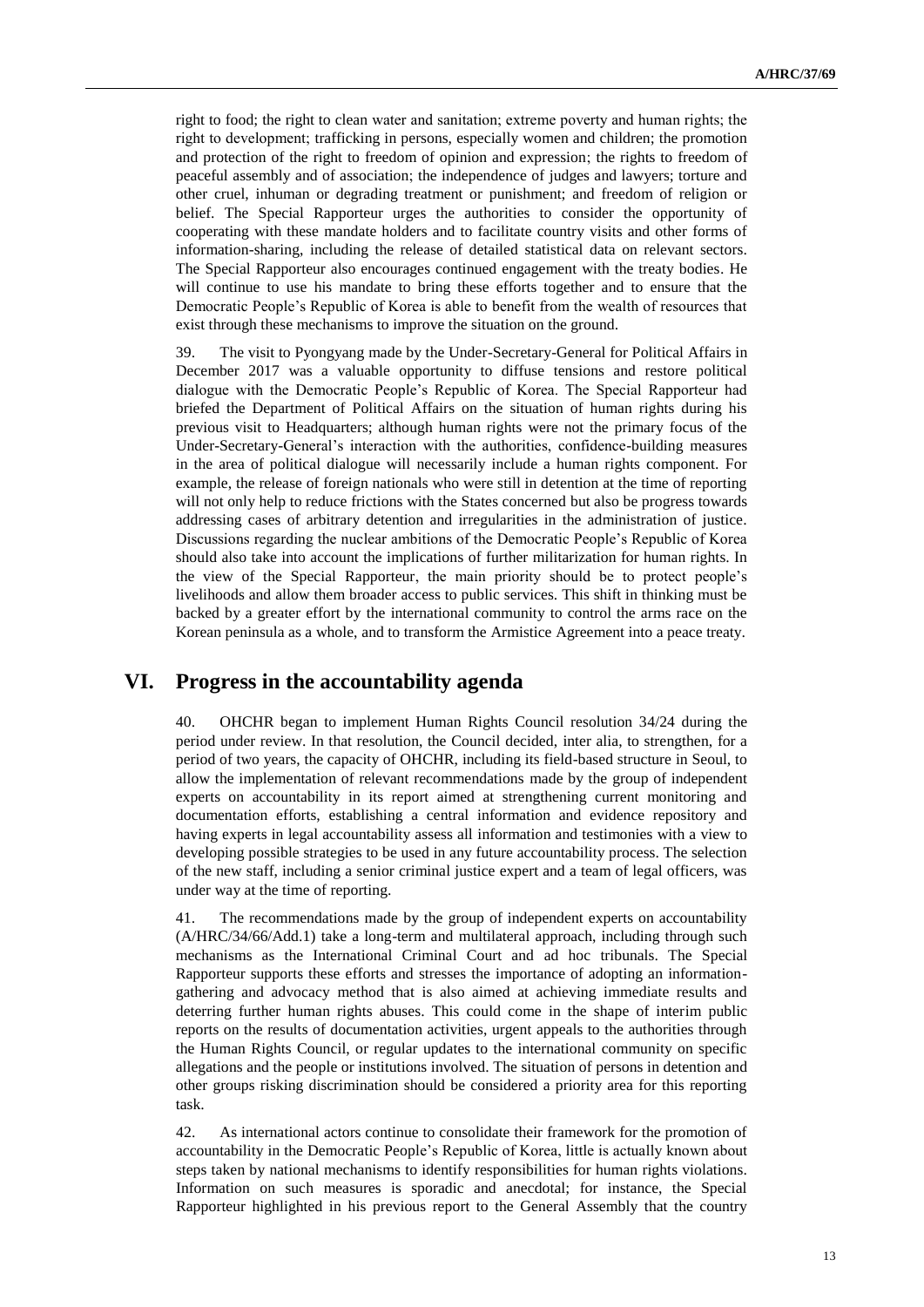ought to share information on a possible government directive urging detention officials to refrain from violating the rights of detainees during interrogation. The reported dismissal of a large number of senior officials charged with corruption and abuse of power could also indicate that a policy may be in place that protects people from some of the excesses of public officials.<sup>14</sup> The Democratic People's Republic of Korea has every interest in cooperating with the Special Rapporteur and the international community in designing, implementing and assessing these accountability policies, should they exist. Not only would this help the State to apply relevant standards with respect to due judicial process and the right to a fair trial, but also provide victims with an opportunity to better understand the options available to seek justice using national institutions.

# **VII. Conclusions and recommendations**

43. **The situation of human rights in the Democratic People's Republic of Korea reflects continuing patterns of serious violations, compounded by a climate of political volatility and conflict rhetoric. The State's extensive penitentiary system and severe restrictions on all forms of free expression, movement and access to information, added to the poor access to basic needs, especially food, continue to nurture fear of the State and leave people at the mercy of unaccountable public officials, including at the provincial level. As in all human rights violations on this scale, the impact on society is not even; it is the weak and invisible who suffer most. Prisoners, residents of rural areas, persons forcibly returned from abroad and those living in poverty are among the most severely affected by human rights abuses.** 

44. **The shortcomings of State structures have strengthened individual resilience and promoted a highly entrepreneurial culture, as people of all ages and genders seek to overcome the failure of the public distribution system and the shrinking of the public sector more generally. While the State's opening to market economics has allowed thousands of individuals to develop successful businesses and to make a living, its underground nature may have undermined the very foundation of State institutions and their relevance to people, particularly in the provinces of the interior. Most importantly, the shadow economy risks exposing women further to the prospect of human trafficking and, for those businesswomen who are returned from abroad, to torture.**

45. **Despite the scale and gravity of these abuses, an opportunity currently exists to improve the situation through closer cooperation with the international community. After decades of isolation and limited possibilities for scrutiny, monitoring and technical cooperation, the country has started to engage in a dialogue with the treaty bodies and the special procedures of the Human Rights Council, which only a few years ago seemed unlikely. It has incorporated elements of a rights-based approach to programming in its collaboration with the United Nations system. It has approached OHCHR for help to resolve alleged cases of abduction, and also taken part in a regional civil society dialogue on peace and stability. These are positive developments, and evidence that a meaningful dialogue, however difficult, may be possible. The Special Rapporteur urges all members of the international community to continue to build trust with the Democratic People's Republic of Korea and to provide it with a platform that assists it in making the most of technical expertise available in the international human rights system.**

46. **The promotion of accountability for human rights violations is a complex and continuing project, one that includes a pressing agenda on criminal responsibility, and a parallel longer-term vision for the set-up of a culture of accountability in the State's institutions. While steps have been taken by the Human Rights Council and OHCHR** 

<sup>&</sup>lt;sup>14</sup> In his New Year address, the Supreme Leader stated that the party should place emphasis on "rooting out the abuse of the Party authority, bureaucratism and other outdated methods and style of work" – an instruction that might entail accountability measures.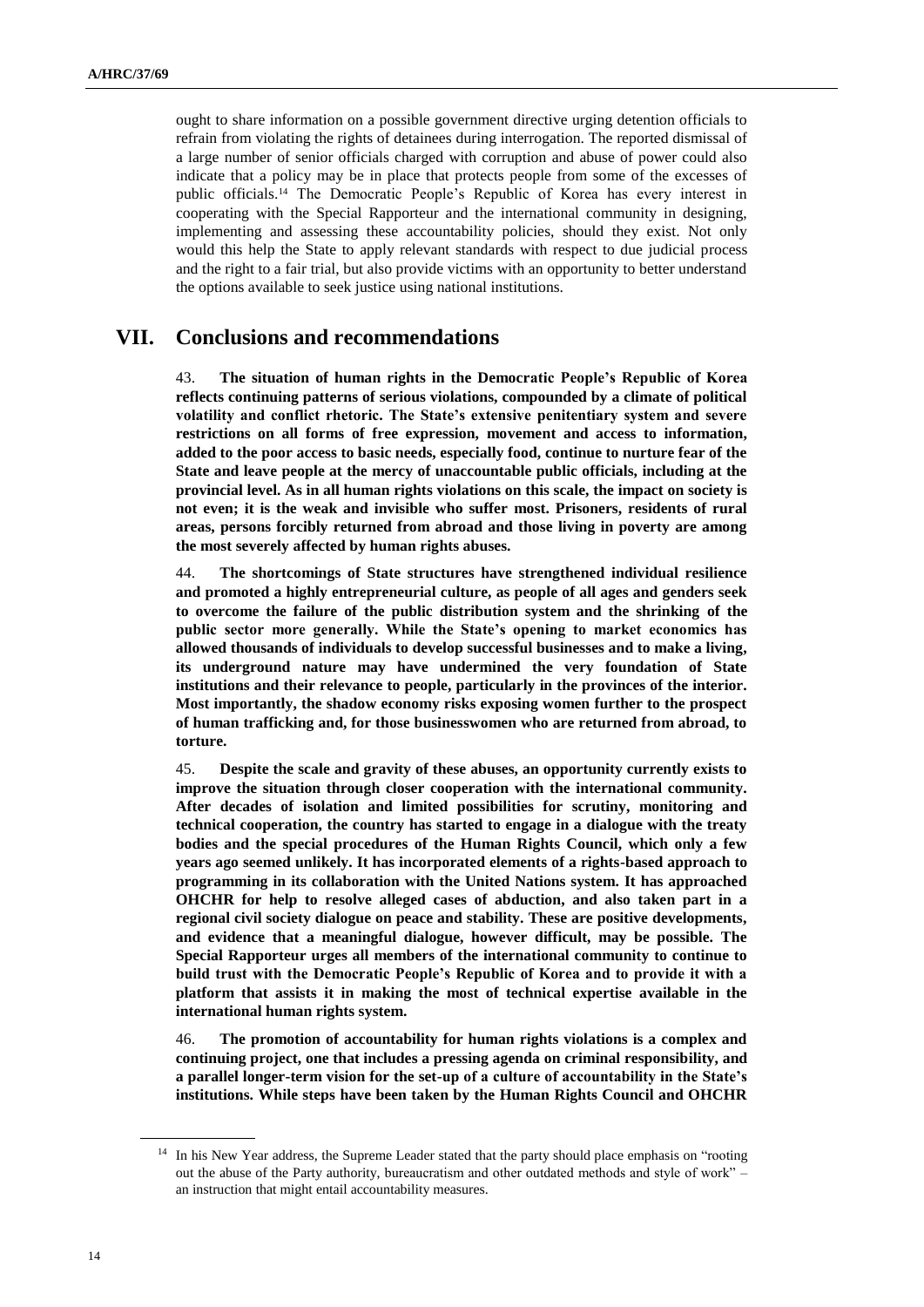**to move the first agenda forward, the authorities of the Democratic People's Republic of Korea have a critical role to play in achieving the second objective, and more broadly in creating and maintaining national ownership of the issue to eventually bring the two accountability agendas into line. In this regard, the Government should open up to communication with OHCHR and other organizations working for the promotion of access to justice. This channel would provide a forum where dutybearers can learn what international human rights law requires them to do, where they have failed and why, and which avenues exist for them to remedy the situation. In addition, the channel should provide a safe space for victims inside the Democratic People's Republic of Korea to come forward and better understand the ways in which they can seek justice through the mechanisms available, both in their own country and outside it.** 

47. **The Special Rapporteur urges the Government of the Democratic People's Republic of Korea:**

**(a) To conduct a nationwide review of detention conditions with the support of relevant actors in the international community, including through the United Nations system and ICRC; to ratify all remaining human rights instruments, in particular the Convention against Torture and Other Cruel, Inhuman or Degrading Treatment or Punishment; and to adopt effective policy changes to stop the illtreatment of persons in detention;** 

**(b) To refrain from enforcing limitations on the right to freedom of thought, conscience and religion, and on the right of access to information and other basic freedoms, such as the freedom of movement;** 

**(c) To investigate promptly unresolved cases of abductions involving citizens of Japan, the Republic of Korea and other States, and to continue to seek the support and mediation of relevant actors on these cases;**

**(d) To refrain from forcibly evicting populations and to enforce firm safeguards against the involuntary removal of communities, particularly in rural areas;**

**(e) To examine the shortcomings of the public distribution system that prevent people from having access to the food rations to which they are entitled, and to seek United Nations expertise to reform this system;**

**(f) To release national statistics, historic records and sector-specific data allowing an assessment of the impact of international sanctions on people's livelihoods;**

**(g) To resume dialogue with the Republic of Korea on the reunion of separated families;**

**(h) To provide the three nationals of the United States of America and the six nationals of the Republic of Korea currently detained in Pyongyang with consular assistance, in accordance with the Vienna Convention on Consular Relations, with a view to their release in the near future;** 

**(i) To review its position with regard to the mandate of the Special Rapporteur, and to initiate a process of dialogue;**

**(j) To broaden the scope of cooperation with the special procedures of the Human Rights Council by extending further invitations to thematic mandate holders.** 

48. **The Special Rapporteur recommends that the Republic of Korea:**

**(a) Integrate human rights protection concerns in its outreach strategy to the Democratic People's Republic of Korea;**

**(b) Use the results of monitoring conducted in the framework of the North Korea Human Rights Act to identify challenges of an urgent nature, and offer technical support to help to address them;**